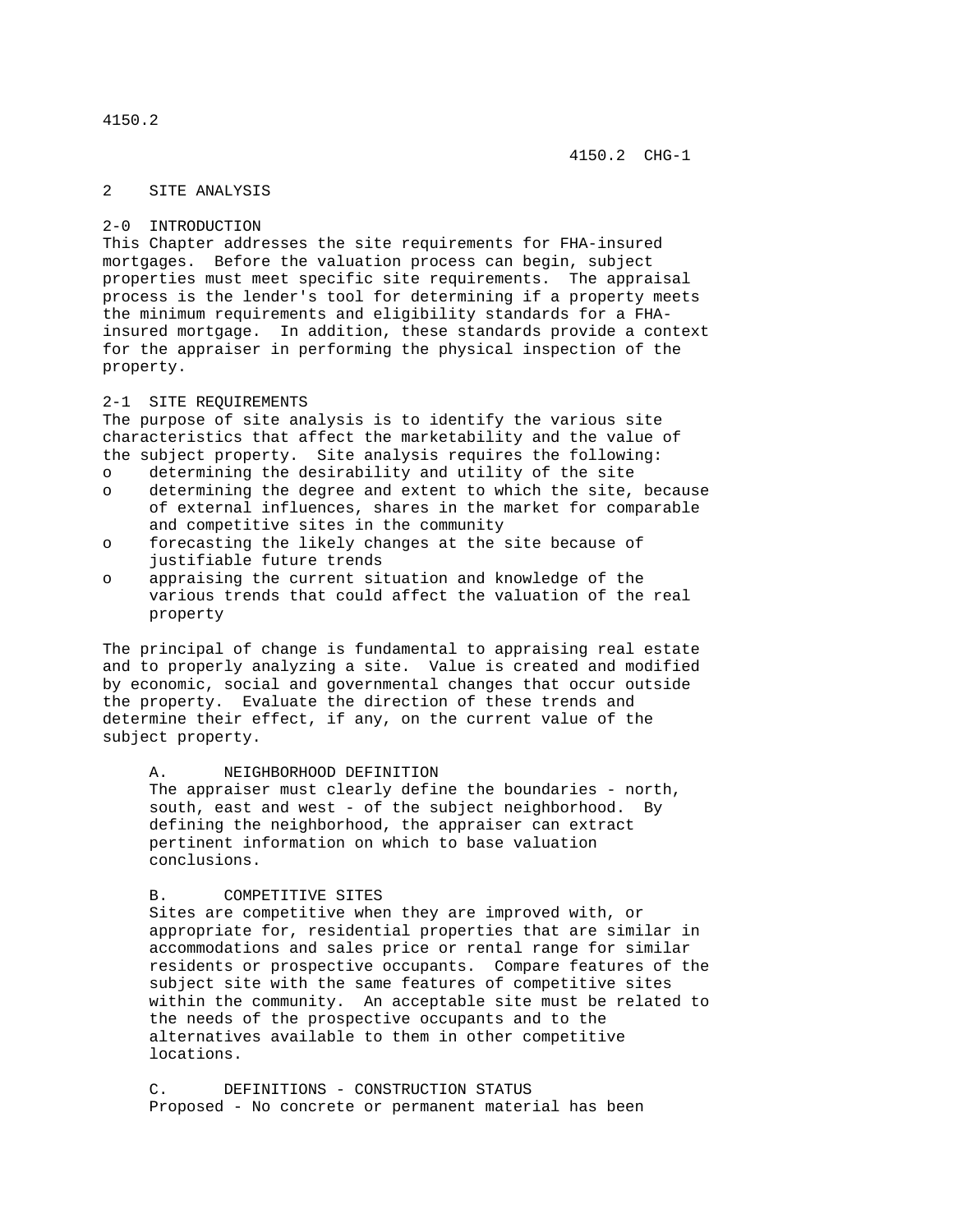placed. Digging of footing and placement of re-bar is not considered permanent.

 Under Construction - From the first placement of concrete (permanent material) to 100% completion. Finalized and ready to occupy.

Existing - 100% complete and has occupancy permit.

 $2-1$  6/99

(2-1) Existing

4150.2, CHG-1

 less than one year - Appraisal performed less than one year since receipt of final occupancy permit issued. For model homes, age begins with issuing of permit to use as a model.

 For any home less than 2 years old, list month and year completed in the age box on the URAR.

## D. ECONOMIC TRENDS

 The appraiser must give consideration to, and include in the value analysis, the economic trends of a neighborhood and the general area, including:

- o price and wage levels (the purchasing power of community occupants)
- o employment characteristics
- o the current supply and demand for residential dwellings, including projects under construction
- o taxation levels
- o building costs
- o population changes
- o activity of real estate sales market and mortgage interest rates

## E. LAND USE RESTRICTIONS

 Site analysis determines the effects of actual and potential neighborhood land use on the subject site. The following factors form patterns for present and future land uses:

1. Zoning

 The appraiser should consider the effect on the value of appropriate and well-drawn zoning ordinances. Land use controls that receive public approval and are strictly enforced protect residential sites from adverse influences that diminish the desirability of sites. This must be noted on the URAR, and its effect must be quantified in the valuation analysis.

## 2. Protective Easement/Covenants

 Properly drawn protective covenants have proven more effective than zoning regulations in providing protection from adverse environmental influences. When combined with proper zoning ordinances, these covenants provide the maximum legal protection to ensure that a developed residential area will maintain desirable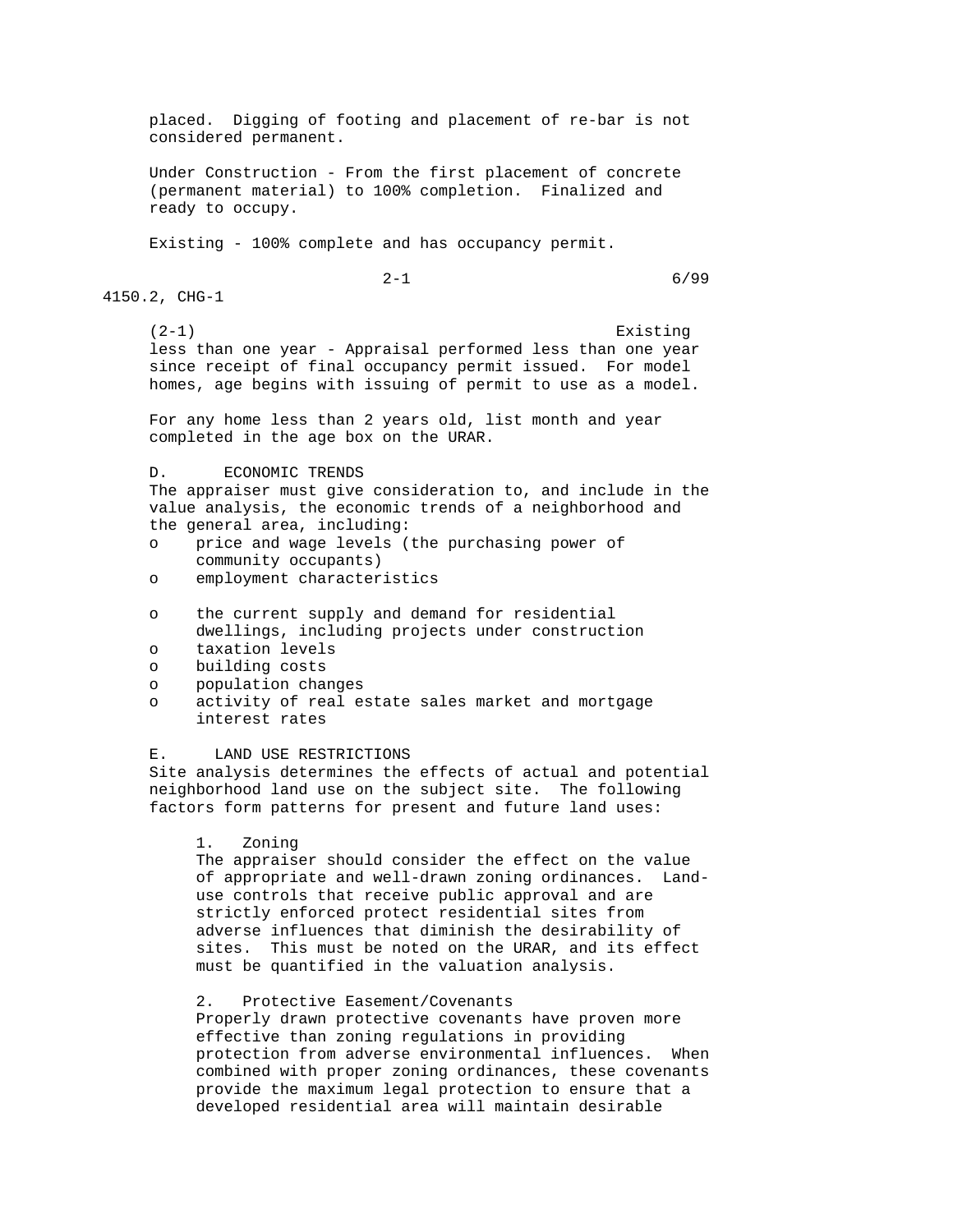characteristics or that a proposed or partially built up neighborhood will develop in a desirable manner. Protective easements and covenants should be superior to any mortgage and should be binding to all parties and all persons claiming under them. These must be noted on the URAR and its effect must be quantified in the Valuation Analysis.

3. Inharmonious Land Uses

 The appraiser must identify all inharmonious land uses in a neighborhood that affect value. Clearly define the current and long-term effect that inharmonious uses will have on the market value and the economic life of the subject property. If inharmonious land use represents a serious detriment to either the health or safety of the occupants or to the economic security of the property, clearly note safety of the occupants or

 $6/99$  2-2

4150.2,

CHG-1

 to the economic security of the property, clearly note this on the VC and URAR. Recommend that the property be rejected by the Lender.

4. Natural Physical Features

(2-1) The appraiser must consider favorable and underlying topography and site features, including pleasing views, wood lots, broad vistas and climatic advantages. Streets that are laid out with proper regard to drainage, land contours and traffic flow show good design and increase the desirability of the neighborhood. This must be noted on the URAR and its effect must be quantified in the valuation analysis.

> 5. Attractiveness of Neighborhood Buildings The overall appeal of a neighborhood is strengthened if the buildings in a neighborhood harmonize with each other and their physical surroundings. A pleasing variety that results in harmoniously blended properties is desirable but not mandatory. The age of the structure is not in itself an important consideration; however, the maintenance of the structure over time has an important impact. Consider the amount of rehabilitation that has taken place or is taking place in a neighborhood. This must be noted on the URAR and its effect must be quantified in the valuation analysis.

6. Neighborhood Character

 Mobility and economic growth can alter neighborhood patterns. Shopping, recreation, places of worship, schools and places of employment should be easily accessible. This must be noted on the URAR and its effect must be quantified in the valuation analysis.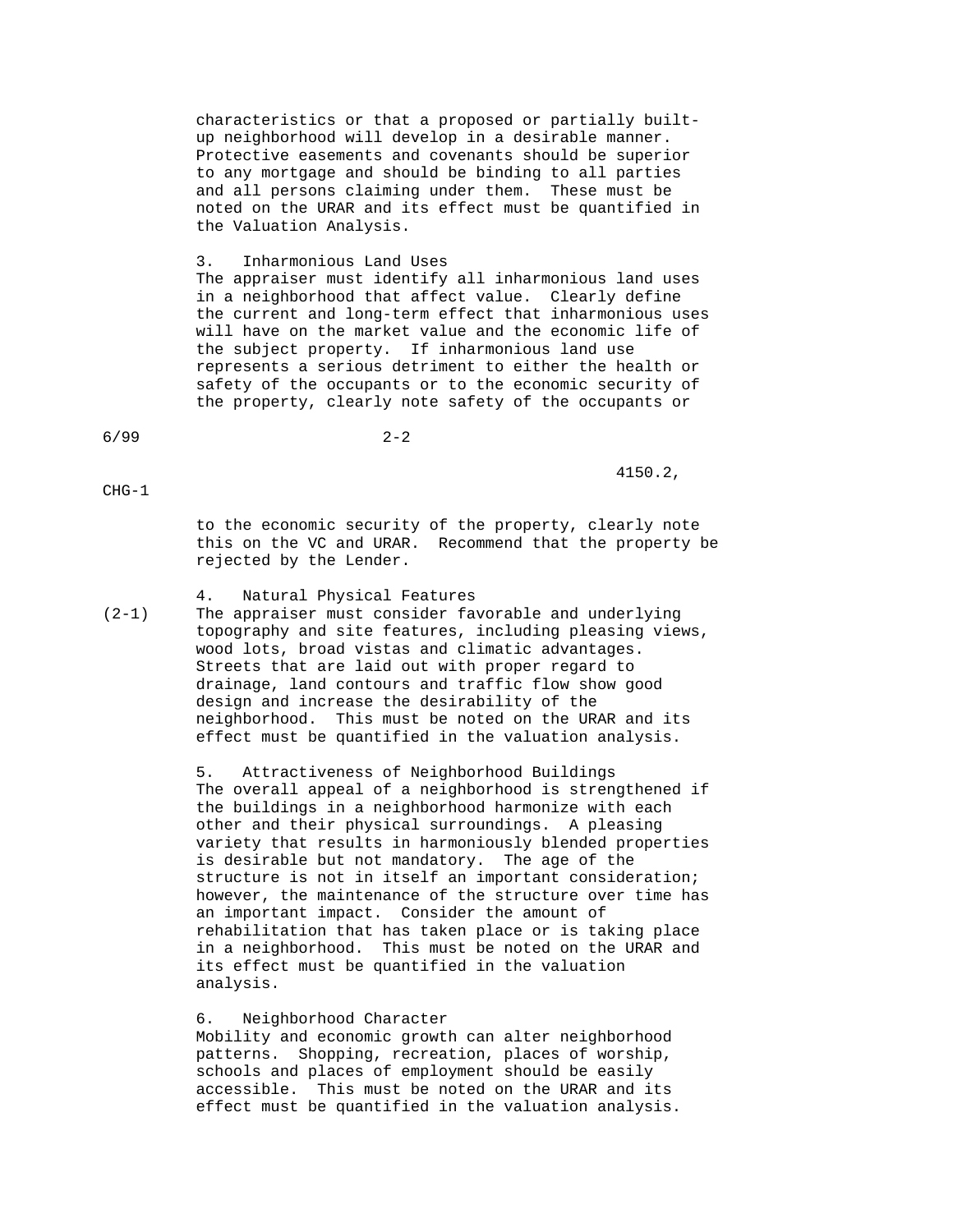7. Character of Neighborhood Structures The appraiser must carefully analyze the age, quality, obsolescence and appropriateness of typical properties in a neighborhood. Take into account the attitude of the user group as well as the alternative choices available to the specific market under consideration. This must be noted on the URAR and its effect must be quantified in the valuation analysis.

## F. COMMUNITY SERVICES

 Community services include commercial, civic and social centers. For a neighborhood to remain stable and retain a high degree of desirability, it should be adequately served by elementary and secondary schools, neighborhood shopping centers, churches, playgrounds, parks, community halls, libraries, hospitals and theaters. A lack of services in the community should be noted and quantified in the valuation analysis. The appraiser must note a change in these services and quantify the effect on value.

#### G. TRANSPORTATION

 Ready access to places of employment, shopping, civic centers, social centers and adjacent neighborhoods is a requisite of neighborhood stability. The appraiser must take into consideration the transportation requirements of the typical family and quantify the effect on value.

 $2-3$  6/99

#### 4150.2, CHG-1

## H. UTILITIES AND SERVICES

## $(2-1)$

 The appraiser must consider these utilities and neighborhood services: police and fire protection, telephone services, electricity, natural gas, garbage disposal, street lighting, water supply, sewage disposal, drainage, street improvements and maintenance. Public services and utilities can affect value and must be quantified. A lack of these services should be noted and quantified in the valuation analysis.

 I. NEIGHBORHOOD CHANGE CONSIDERATIONS As time passes, desirability changes residential areas in any location. Therefore, give special consideration to the following:

- o infiltration of commercial, industrial or nonconforming use
- o positive and negative effect on value of gentrification
- o changes in the mobility of people (employment shifts)
- o weakly enforced zoning regulation or covenants

#### J. MARKETABILITY

 The demand for home ownership in a neighborhood is directly related to the marketability of the homes in the neighborhood or in competitive neighborhoods. Home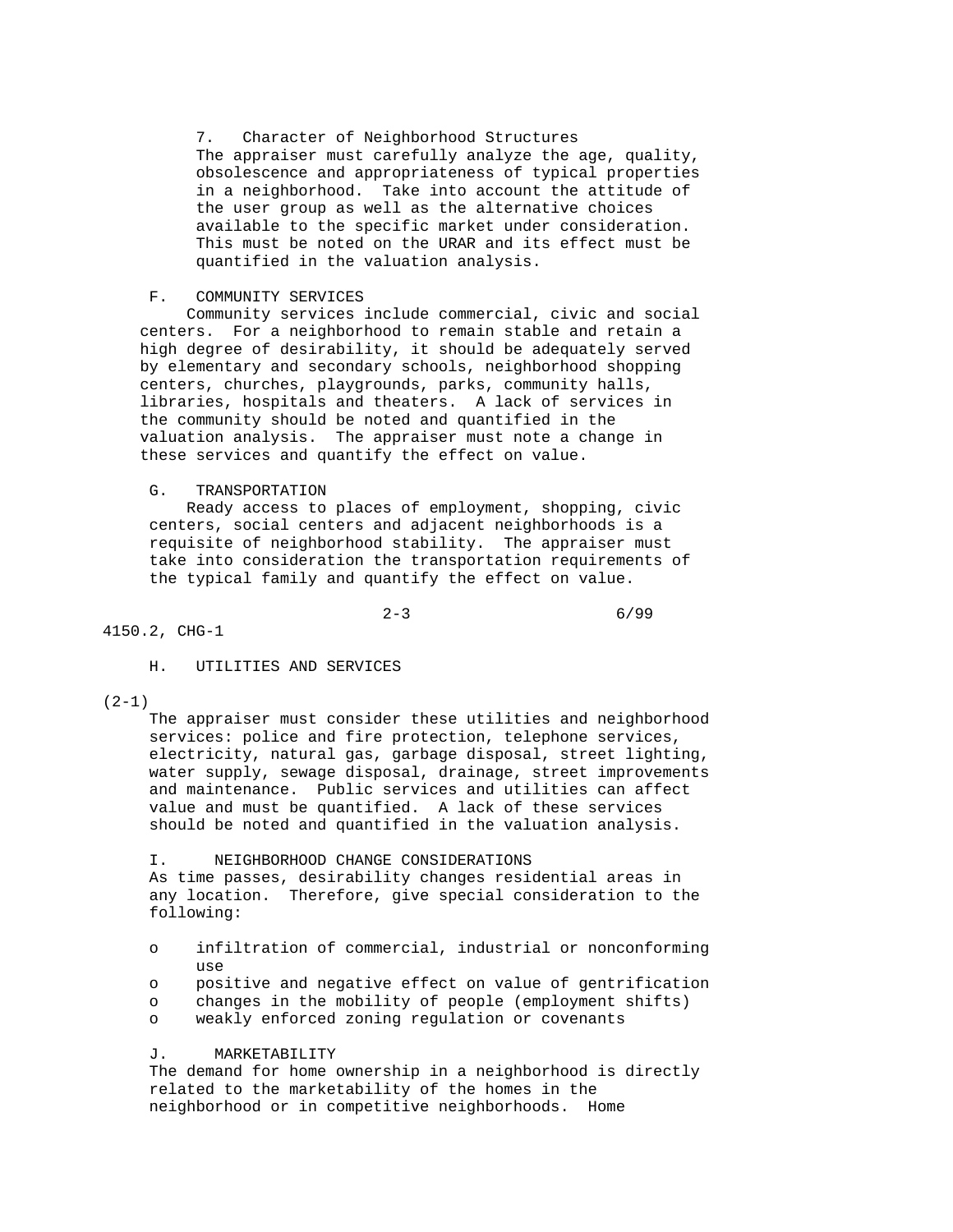ownership rates, vacancies and the marketing time of dwellings in a neighborhood help the appraiser determine the strength of market demand and the extent of supply.

 K. SMALL COMMUNITY MARKET PREFERENCES A small town may have its own set of standards in architectural design, livability, style of mechanical equipment, lot size, placement of structures, nature of street improvements and in all features of the physical property and environment. Judge each in light of local standards and preferences.

 L. OUTLYING SITES AND ISOLATED SITES The segment of the market interested in purchasing homes in these sites compares the advantages and disadvantages of other outlying or isolated locations.

 M. STUDY OF FUTURE UTILITY The study of future utility is typically covered in the appraiser's Highest and Best Use Analysis and includes:

- o selecting possible uses
- o rejecting uses that are obviously lower or higher than the most probable use
- o analyzing differing motives of those buyers

 The study of the future uses and utility of a particular property win lead the appraiser to the property's Highest and Best Use.

 N. CONSIDERATION OF GENERAL TAXES AND SPECIAL ASSESSMENTS When estimating value, account for general taxes and special assessments:

$$
6/99 \hspace{3.2cm} 2-4
$$

 $4150.2$  ,

CHG-1

- o General real estate taxes related to specific sites are a recurring periodic expense in the ownership of taxable real property and must be accounted for in the value estimate.
- o Special assessments of various types are frequently an additional expense of

(2-1) ownership and must similarly be accounted for in the value estimate.

 Determine the relative effect of the real estate tax and/or special assessment's burden on the desirability of the site. Enter this information on the URAR.

 1. Assessment The real estate tax liability is computed by multiplying the assessed value by the tax/ millage rate, which is typically expressed in dollars per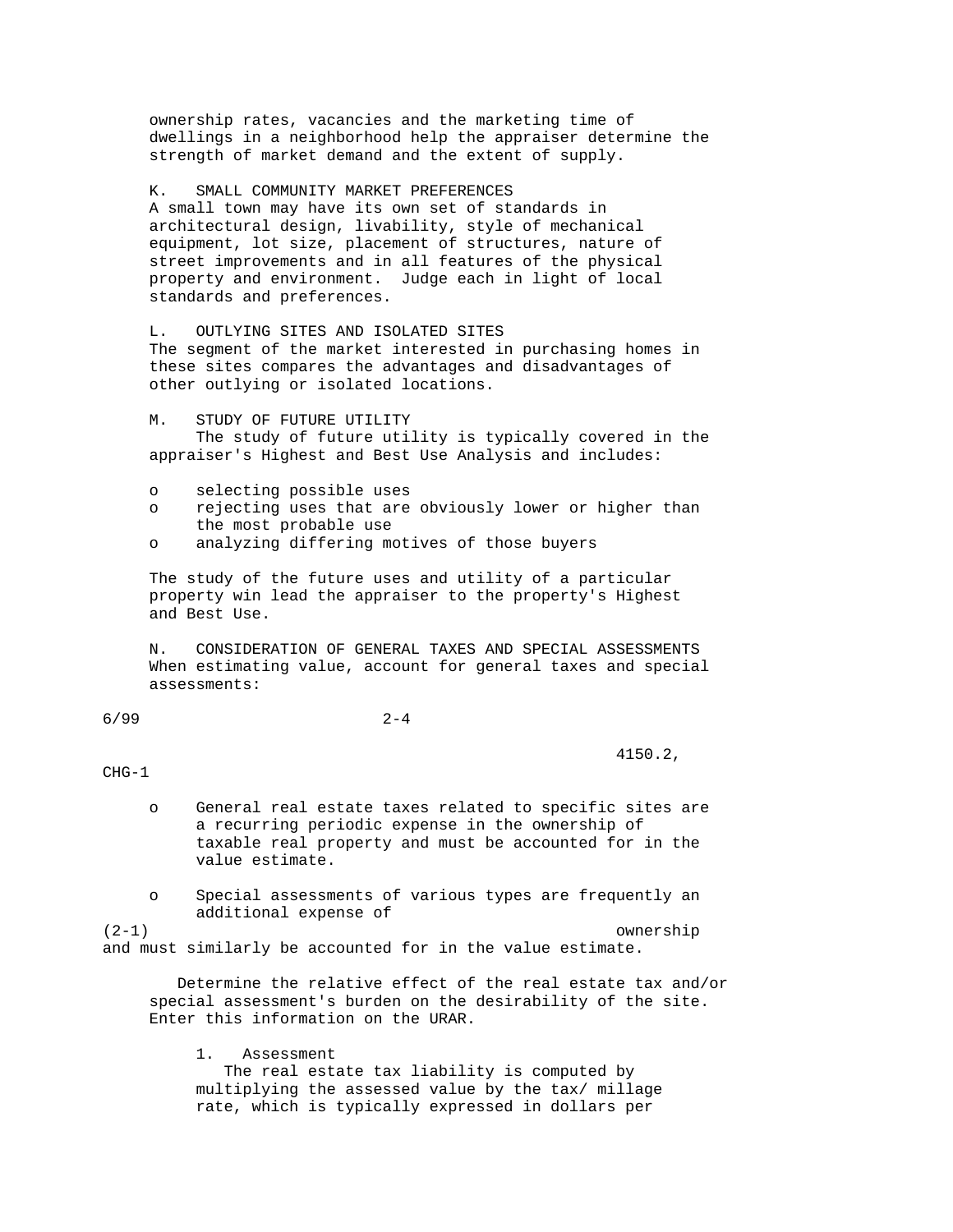hundred or dollars per thousand of assessed value. In the addendum to the VC, state the assessment, real estate tax liability and tax year. State the assessed market value of the subject property in the addenda.

 > If there is no method to relate the assessment to market value, such as new construction where reasonable assessment may not exist, mark the assessed market value response as "N/ A".

 2. Special Assessment A special assessment can be calculated in two ways:

 o the same way as real estate taxes, or o on a pro-rated basis

 Determine how the special assessment is calculated and report the special assessment liability on the URAR.

 > If the property does not have special assessment, mark the URAR "N/A".

 For example: An organization that services a community creates an annual operating budget. Each property becomes liable for its percentage of that budget based on the percentage of front feet their property has compared to the total amount of front feet as a special assessment in this community.

2-2 SPECIAL NEIGHBORHOOD HAZARDS AND NUISANCES Physical conditions in some neighborhoods are hazardous to the personal health and safety of residents and may endanger physical improvements. These conditions include unusual topography, subsidence, flood zones, unstable soils, traffic hazards and various types of grossly offensive nuisances.

When reporting the appraisal, consider site hazards and nuisances.

> > If site hazards exist and cannot be corrected but do not meet the level of unacceptability, the appraisal must be based upon the current state.

 $2-5$  6/99

4150.2, CHG-1

 > If the hazard and/or nuisance endangers the health and safety of the occupants or the marketability of the property, mark "YES" in VC-1 and return the unfinished appraisal to the lender.

(2-2) The lender, who is ultimately responsible for rejecting the site, relies on the appraiser's site analysis to make this determination. Guidelines for determining site acceptability follow. The appraiser is required to note only those readily observable conditions.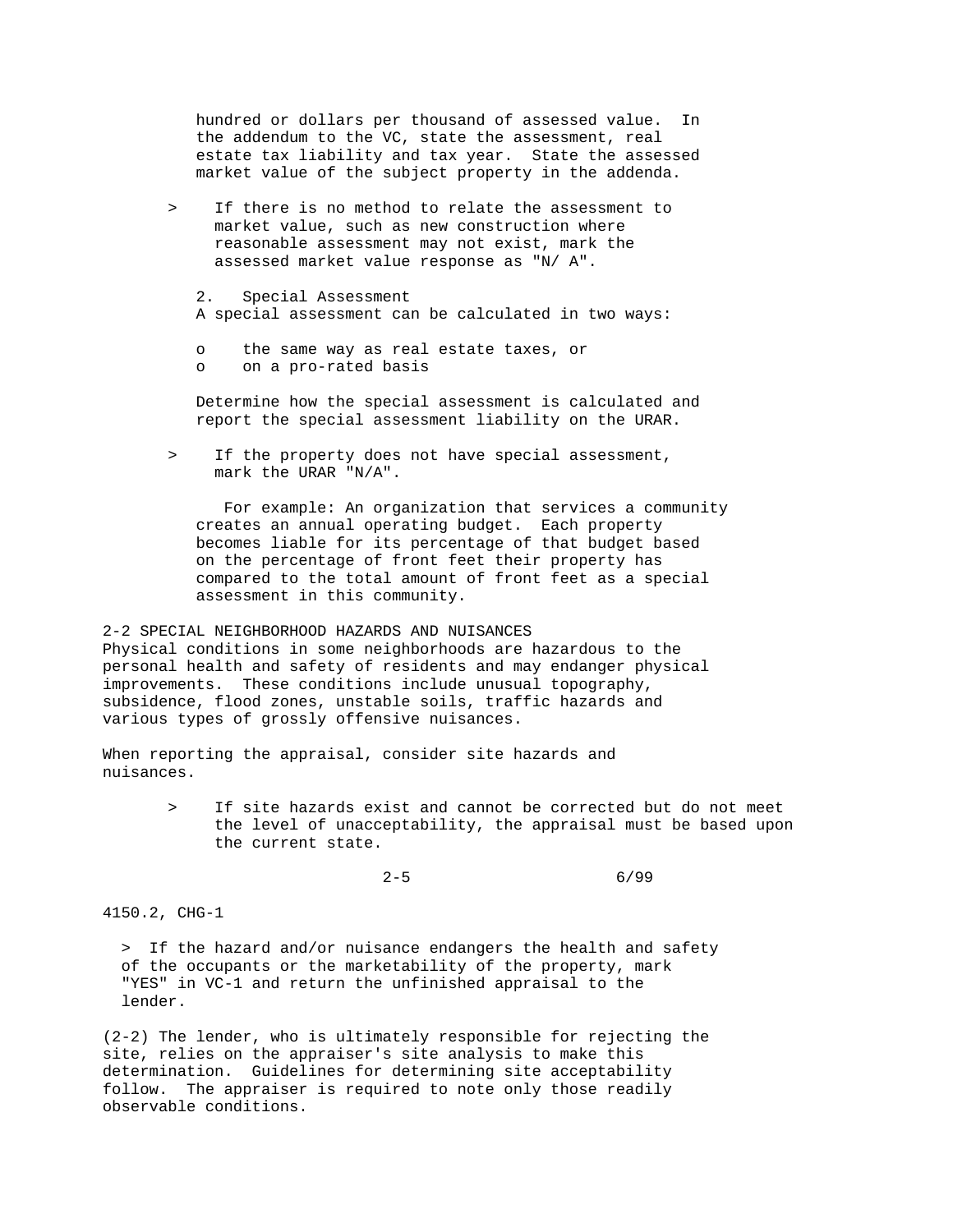## A. UNACCEPTABLE SITES

 FHA guidelines require that a site be rejected if the property being appraised is subject to hazards, environmental contaminants, noxious odors, offensive sights or excessive noises to the point of endangering the physical improvements or affecting the livability of the property, its marketability or the health and safety of its occupants. Rejection may also be appropriate if the future economic life of the property is shortened by obvious and compelling pressure to a higher use, making a long-term mortgage impractical.

 These considerations for rejection apply on a case-by-case basis, taking into account the needs and desires of the purchaser. For example, a site should not be considered unacceptable simply because it abuts a commercial use; some commercial uses may not appeal to a specific market segment while other commercial uses may.

 If the-condition is clearly a health and safety violation, reject the appraisal and return it to the lender. If there is any doubt as to the severity, report the condition and submit the completed report. The lender must clear the condition and may require an inspection or reject the property. For those conditions that cannot be repaired, such as site factors, the appraised value is based upon the existing conditions.

#### B. TOPOGRAPHY

 There are special hazards caused by unique topography. For example, denuded slopes, soil erosion and landslides often adversely affect the marketability of hillside areas. When evaluating the site, consider earth and mud slides from adjoining properties, falling rocks and avalanches. These occurrences are associated with steep grades and must be considered in the site analysis.

#### C. SUBSIDENCE

 Danger of subsidence is a special hazard that may be encountered under a variety of circumstances:

- o where buildings are constructed on uncontrolled fill or unsuitable soil containing foreign matter such as organic material
- o where the subsoil is unstable and subject to slippage or expansion

 In mining areas, consider the depth or extent of mining operations and the site of operating or abandoned shafts or tunnels to determine if the danger is imminent, probable or negligible.

 $6/99$  2-6

4150.2, CHG-1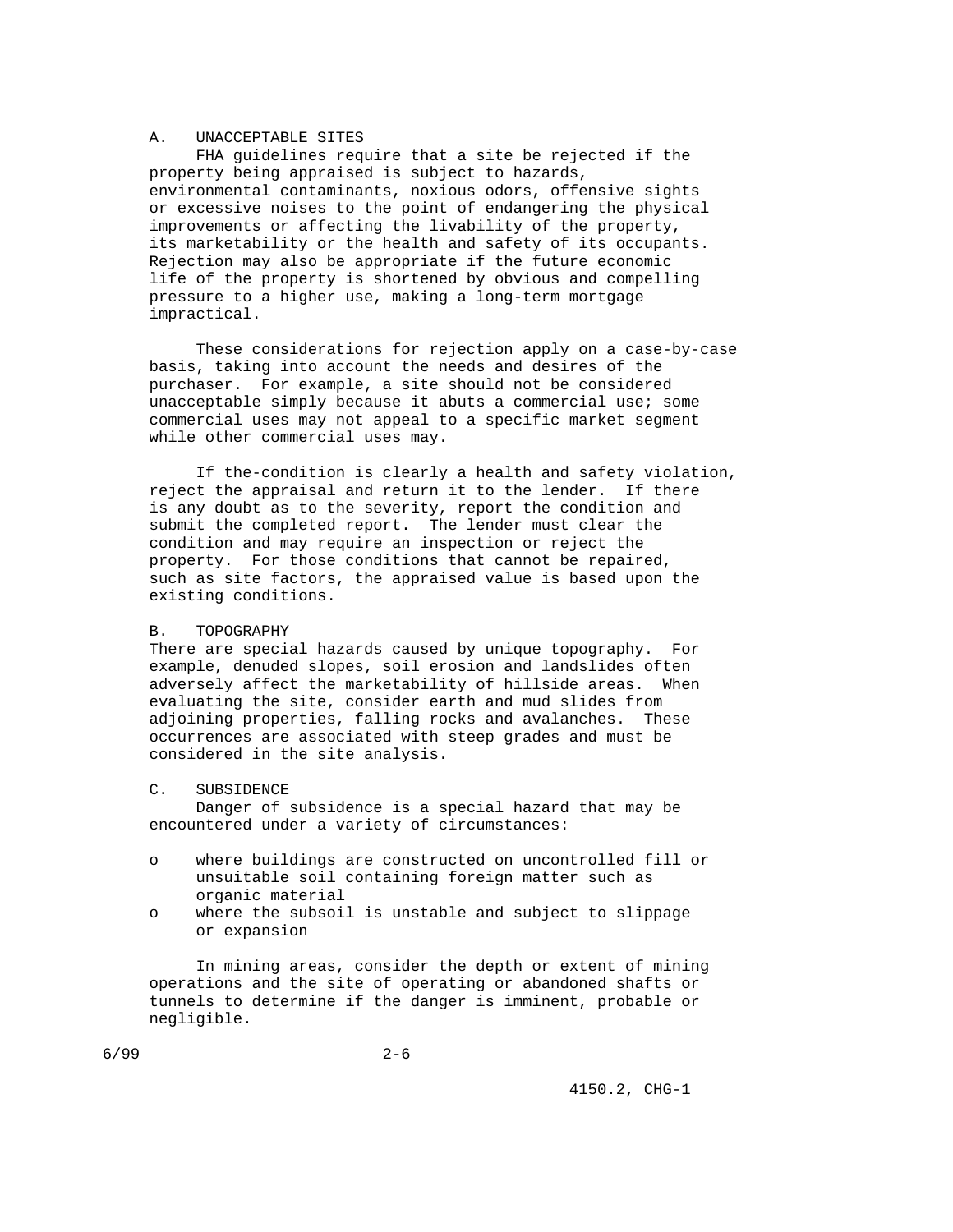The appraiser must note any readily observable conditions, which indicate potential problems. Signs include fissure or cracks in the terrain, damaged foundations, sinkholes or settlement problems.

 If there is a danger of subsidence, the specific site will be deemed ineligible unless complete and satisfactory evidence can be secured to establish that the probability of any threat is negligible.

 > If there is evidence of subsidence, the property is ineligible. Mark the "YES" column in VC-1 under subsidence.

 D. OPERATING AND ABANDONED OIL OR GAS WELLS Operating and abandoned oil and gas wells pose potential hazards to housing, including potential fire, explosion, spray and other pollution.

 1. Existing Construction No existing dwelling may be located closer than 300 feet from an active or planned drilling site. Note that this applies to the site boundary, not to the actual well site.

 2. New or Proposed Construction If an operating well is located in a single-family subdivision, no new or proposed construction may be built within 75 feet of the operating well unless mitigation measures are taken. This measure is designed to:

- o avoid nuisance during maintenance
- o diminish noise levels caused by pumping

 o reduce the likelihood of contamination by potential spills

 The appraiser must examine the site for the existence of or any readily observable evidence of a well.

3. Abandoned Well

 A letter may be obtained from the responsible authority in the state government stating that the subject well was safely and permanently abandoned.

- o When such a letter is provided, a dwelling may be located no closer than 10 feet from the abandoned well.
- o When a letter is not provided, the dwelling must be located at least 300 feet from the abandoned well.

 The lender is responsible for obtaining the letter; the appraiser must note the location of the well and verify the existence of the letter.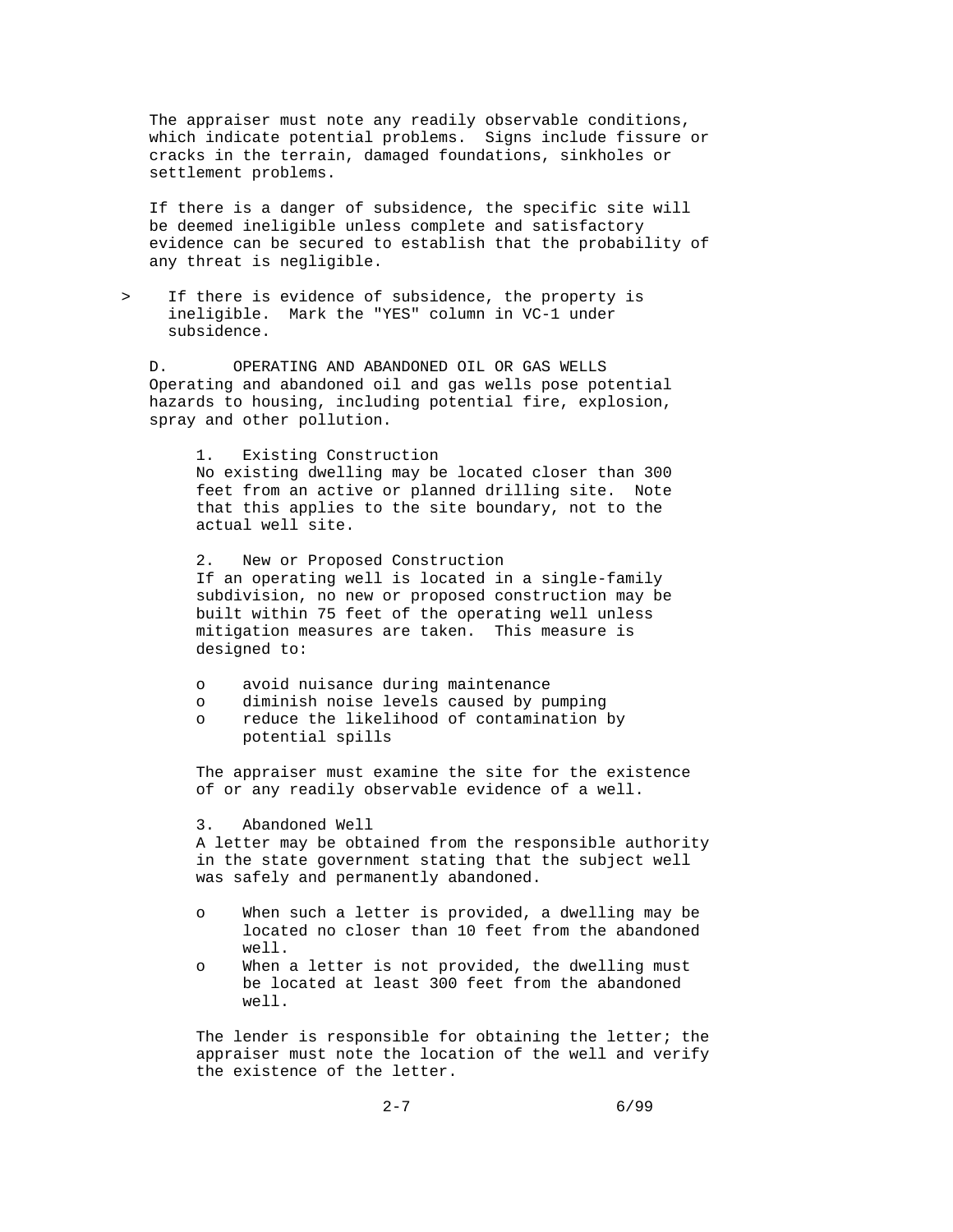# 4150.2, CHG-1

- 4. Special Case Proposed, Existing or Abandoned Wells
- (2-2) Hydrogen sulfide gas emitted from petroleum product wells is toxic and extremely hazardous. Minimum clearance from sour gas wells may be established only after a petroleum engineer has assessed the risk and state authorities have concurred on clearance recommendations for petroleum industry regulation and for public health and safety.
	- > If there is readily observable evidence that the conditions exist, mark the "YES" column in VC-1 under operating and abandoned wells.
	- > If an inspection by a qualified person verifies that the condition exists and is acceptable based on the standards defined above, account for the presence of wells in the valuation of the property.

#### E. SLUSH PITS

 A slush pit is a basin in which drilling "mud" is mixed and circulated during drilling to lubricate and cool the drill bit and to flush away rock cuttings. Drilling mud normally contains large quantities of bentonite - a very expansive soil material. This results in a site with the potential for great soil volume change and, therefore, damage to structures.

 To be eligible for FHA mortgage insurance, all unstable and toxic materials must be removed and the pit must be filled with compacted selected materials.

- > If a property is proposed near an active or abandoned well, call for a survey to locate the pits and their impact on the subject property.
- > If there is any readily observable evidence of slush pits, mark the "YES" column in VC-1.

## F. HEAVY TRAFFIC

 Close proximity to heavily traveled roadways can have a negative effect on the marketability and value of sites because of excess noise and danger. Properties backing to freeways or other thoroughfares that are heavily screened or where traffic is well below grade and at a sufficient distance from the property may not affect value. For detailed noise acceptance levels, reference 24 CFR 51.103.

 > If there is significant noise or unsafe traffic conditions that endanger the occupants or affect the marketability of the property, mark "YES" in VC-1.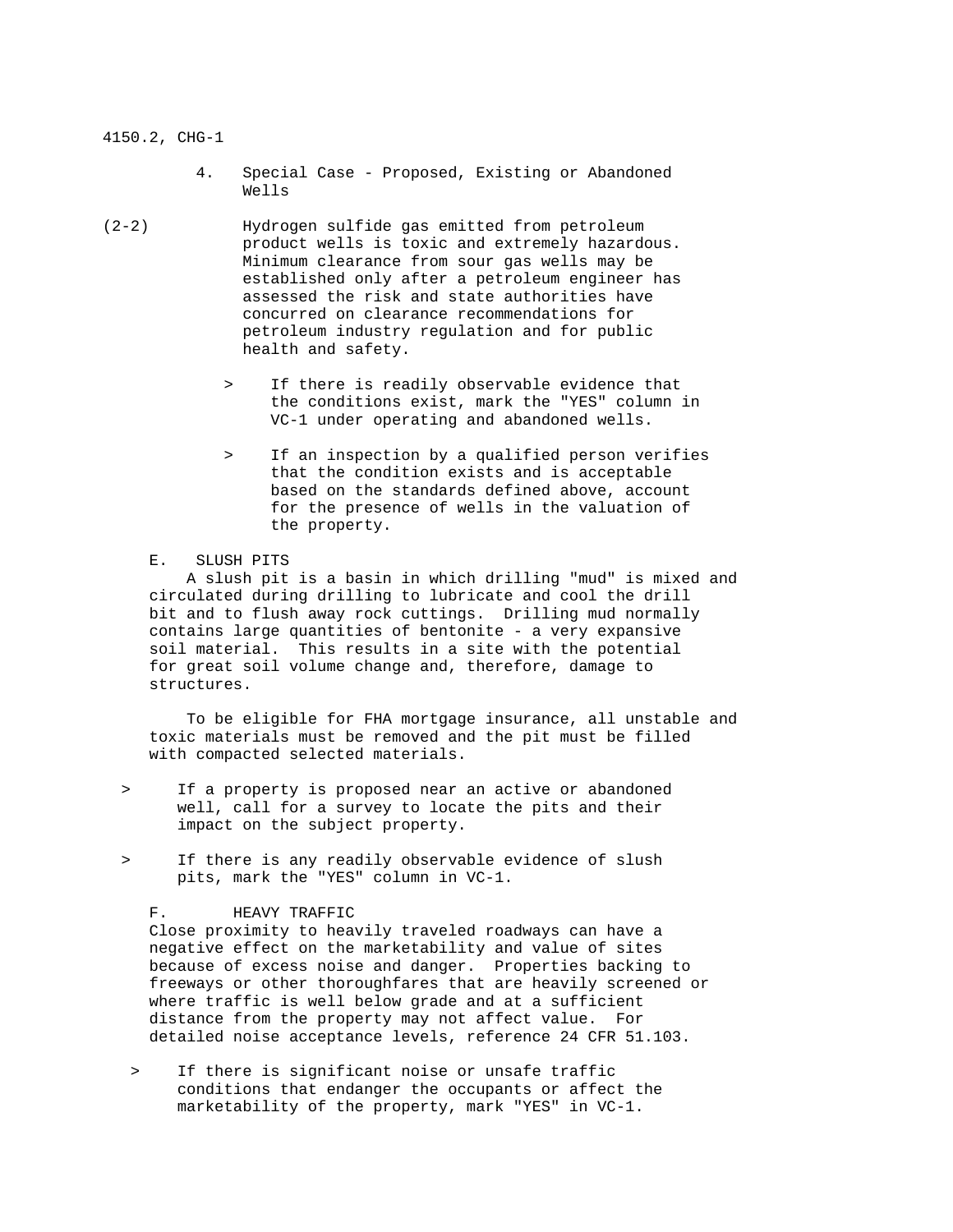Typically, traffic hazards cannot be corrected. Therefore, the appraiser must quantify the effect on value if the property is marketable. This adjustment should be supported by comparable transactions. This condition could be the reason that a lender ultimately rejects the property. Do not reject existing properties only because of heavy traffic if there is evidence of acceptance within the market and if use of the dwelling is expected to continue.

$$
6/99 \hspace{3.2cm} 2-8
$$

 $4150.2$  ,

## CHG-1

G. AIRPORT NOISE AND HAZARDS

(2-2) Sites near, an airport may be subjected to the noise and hazards of low-flying aircraft. Appraisers must identify affected properties, review airport contour maps and condition the appraisal accordingly.

 Do not reject existing properties only because of airport influences if there is evidence of acceptance within the market and if use of the dwelling is expected to continue. HUD's position is that because the properties are in use and are expected to be in use into the near future, their marketability should be the strongest indicator of their acceptability. Marketability should account for the following considerations:

- o plans for future expansion of airport facilities
- o prospective increases in the number of planes or flights using the field or specific runways
- o the timing and frequency of the volume of flights
- o any other factors that may increase the annoyance of having the airport nearby excessive noise

 If changes are likely, the appraiser must anticipate any adverse effect that these changes are likely to have on the marketability of the property. The appraiser should judge each situation on its merits. Compare the effect of aircraft activity on the desirability of a particular site with other sites that are:

 o improved with similar structures o considered competitive with those located in the subject neighborhood

# H. SPECIAL AIRPORT HAZARDS

 HUD requires that the buyer of a property located in a Runway Clear Zone/Clear Zone is advised that the property is located in such a zone and of the implications associated with that site. This includes the possibility that the airport operator could acquire the property in the future.

 1. New and Proposed Construction New and proposed construction within Runway Clear Zones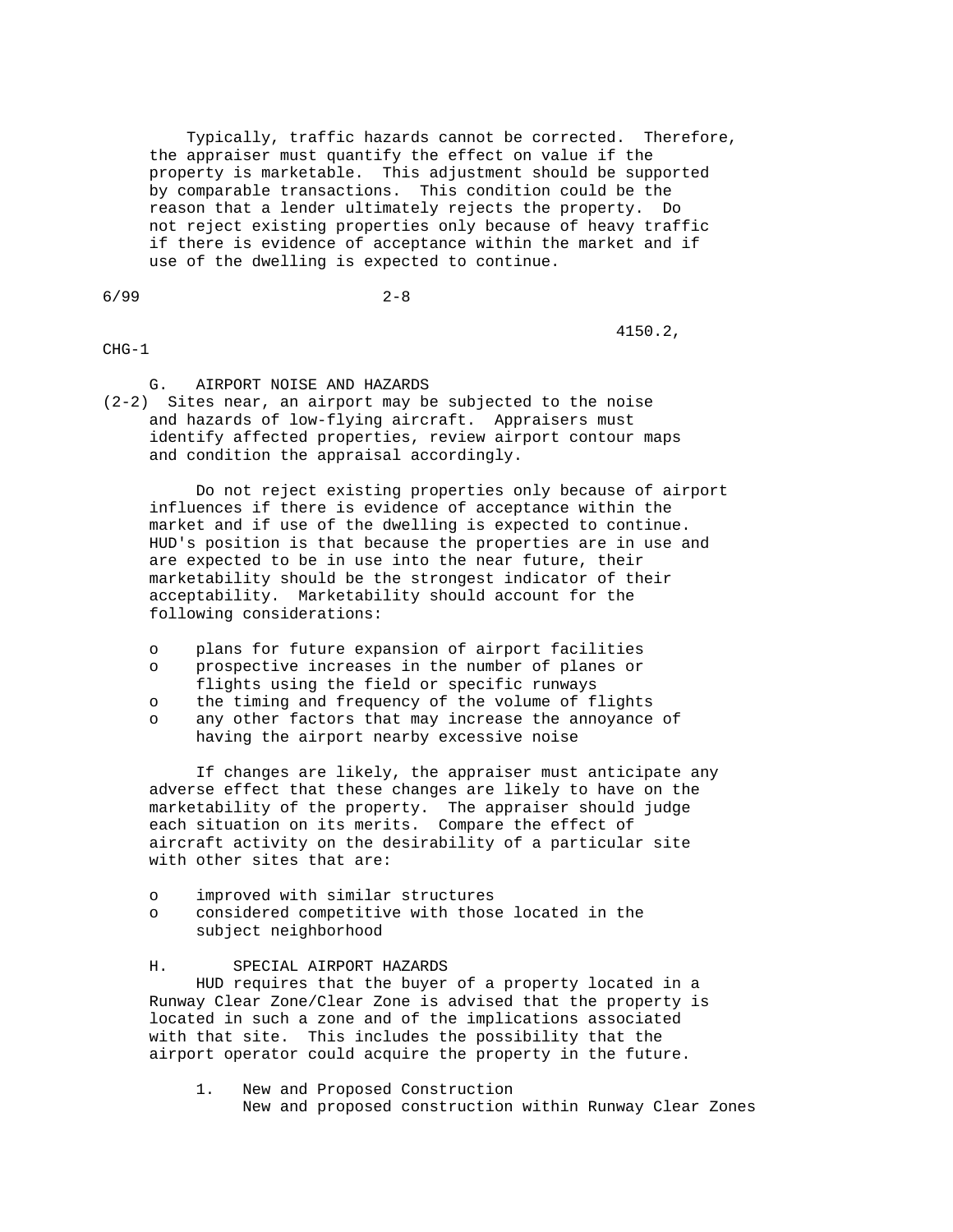(also known as Runway Protection Zones) at civil airports or within Clear Zones at military airfields are ineligible for home mortgage insurance.

 Properties located in Accident Potential Zone I at military airfields may be eligible for FHA insurance provided that the property is compatible with Department of Defense guidelines. For more information, see 24 CFR 51.303(b).

 If new or proposed construction lies within these zones, mark "YES" in VC-1.

 2. Existing Construction Existing dwellings more than one year old are eligible for FHA mortgage insurance if the prospective purchaser acknowledges awareness that the property is located in a Runway Clear Zone/Clear Zone. The lender will furnish this disclosure form to the

 2-9 6/99

4150.2 CHG-1

 buyer. For a sample of the buyer's acknowledgment certification, see HUD Handbook 4150.1, REV-1, Chapters 4-26 (a) and (b).

 $(2-2)$ 

Note whether the property is in a Clear Zone and condition the appraisal on the buyer's acknowledgment.

I. PROXIMITY TO HIGH PRESSURE GAS

 A dwelling or related property improvement near high pressure gas, liquid petroleum pipelines or other volatile and explosive products - both above ground and subsurface must be located outside of the outer boundary of the pipeline easement.

 > If the property is less than ten feet away, mark "YES" in VC-1.

J. OVERHEAD HIGH-VOLTAGE TRANSMISSION LINES

 No dwelling or related property improvement may be located within the engineering (designed) fall distance of any pole, tower or support structure of a high-voltage transmission line, radio/TV transmission tower, microwave relay dish or tower or satellite dish (radio, TV cable, etc.). For field analysis, the appraiser may use tower height as the fall distance.

 For the purpose of this Handbook, a High-Voltage Electric Transmission Line is a power line that carries high voltage between a generating plant and a substation. These lines are usually 60 Kilovolts (kV) and greater, and are considered hazardous. Lines with capacity of 12-60 kV and above are considered high voltage for the purpose of this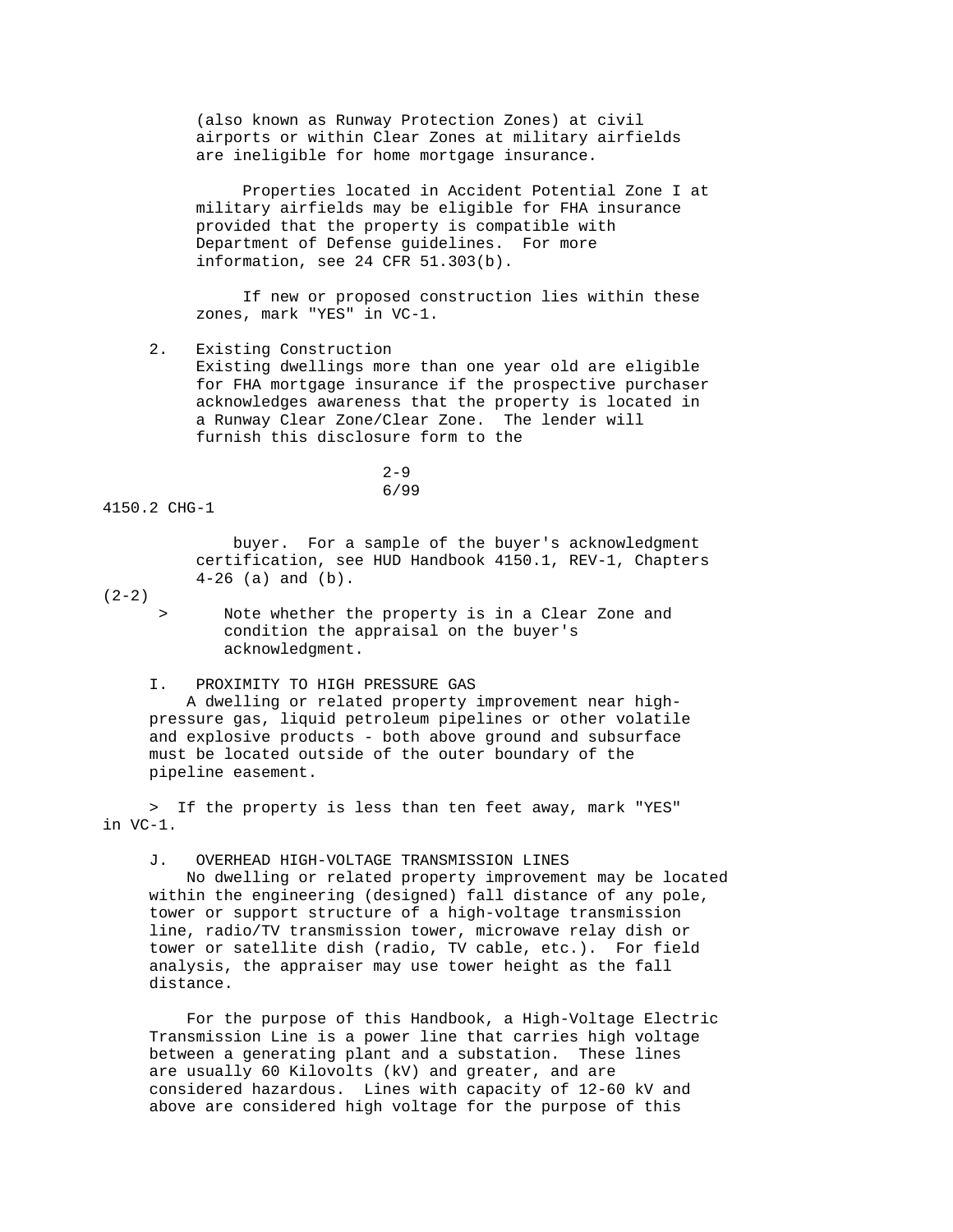Handbook. High voltage lines do not include local distribution and service lines.

 Low voltage power lines are distribution lines that commonly supply power to housing developments and similar facilities. These lines are usually 12 kV or less and are considered to be a minimum hazard. These lines may not pass directly over any structure, including pools, on the property being insured by HUD.

 > If the property is within the unacceptable distance, mark "YES" in VC-1.

 K. SMOKE, FUMES, OFFENSIVE NOISES AND ODORS Excessive smoke, fog, chemical fumes, noxious odors, stagnant ponds or marshes, poor surface drainage and excessive dampness are hazardous to the health of neighborhood occupants and adversely affect the market value of the subject property.

- If these conditions threaten the health and safety of the occupants or the marketability of the property, mark "YES" in VC-1. If, however, the extent of the hazard is not dangerous, account for its effect in the valuation of the property.
- > Include other factors that may affect valuation such as offensive odors and unsightly neighborhood features such as stables or kennels.

## 6/99 2-10

4150.2,CHG-1

 L. FLOOD HAZARD AREAS Designation of Special Flood Hazard Areas  $(2-2)$  The Federal Emergency Management Agency (FEMA) determines Special Flood Hazard Areas nationwide, (SFHA). FEMA issues Flood Hazard Boundary Maps to designate these areas in a community. A special flood hazard may be designated as Zone A, AO, AH, Al-30, AE, A99, VO or Vl-30, VE or V.

- o Only those properties within zones 'A' and 'V' require flood insurance.
- o Zones 'B' or 'C' do not require flood insurance because FEMA designates only zones 'A' and 'V as "Special Flood Hazard Areas."

 An appraisal report with a positive indication in a Special Flood Hazard Area (SFHA) activates a commitment requirement for flood insurance coverage. The appraiser must quantify the effect on value, if any, for properties within a designated flood map.

 A lender shall reject a property in any of these circumstances: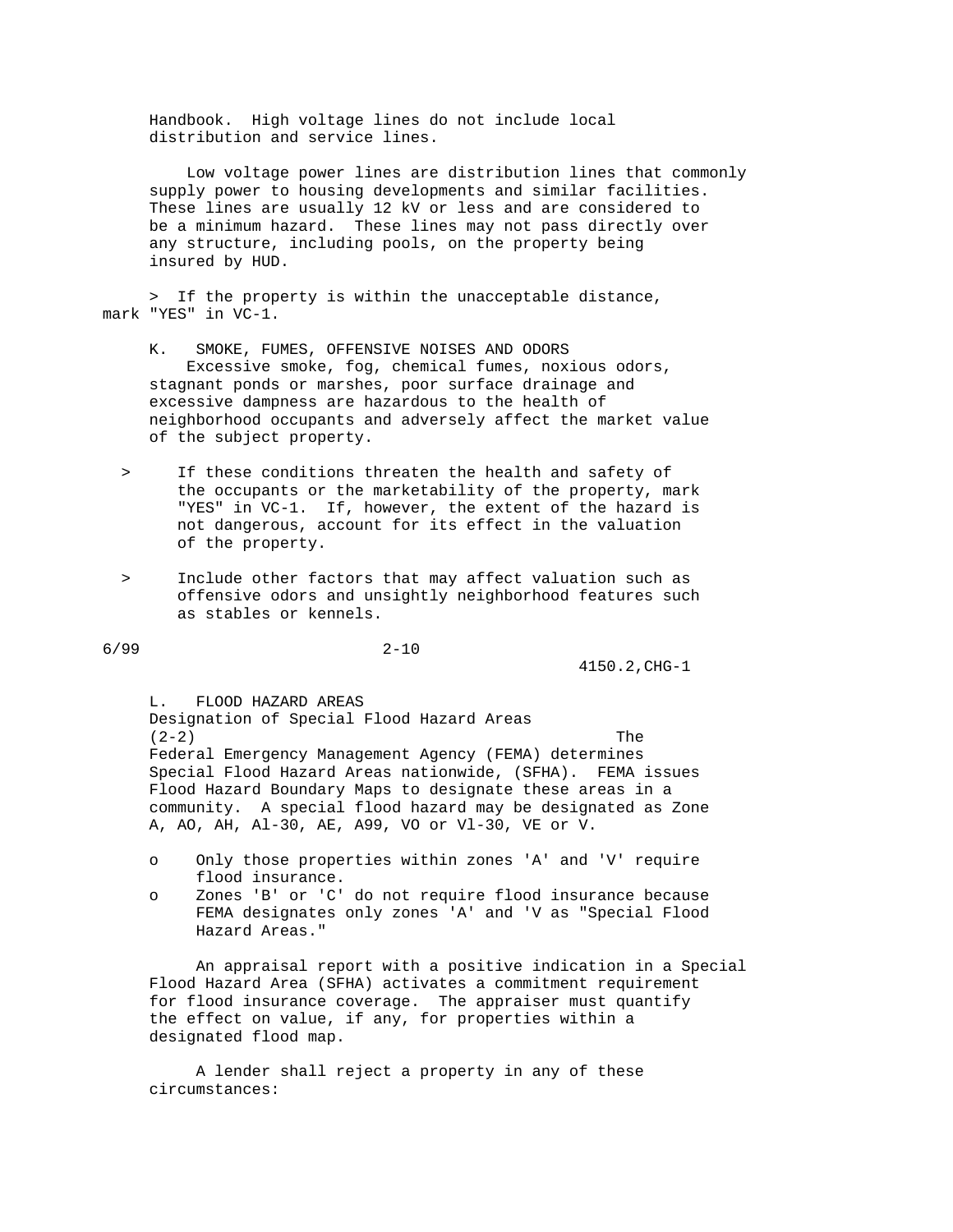o if the property is subject to frequently recurring flooding

- o if there is any potential hazard to life or safety
- o if escape to higher ground would not be feasible during severe flooding conditions

FEMA Maps

 For copies of FEMA's Flood Hazard Boundary Maps and Flood Insurance Rate Maps, contact:

 Federal Emergency Management Agency (FEMA) FEMA Map Service Center P.O. Box 1038 Jessup, MD 20794-1038 Phone: 1-800-358-9616 Fax: 1-800-358-9620

Eligibility of Properties for FHA Insurance

 The lender is responsible for determining the eligibility of properties in Flood Zones, and relies on the appraiser's notation on the URAR.

1. New and Proposed Construction

 If any part of the property improvements essential to the property value and subject to flood damage are located within the 100-year floodplain, then the entire property, improved and otherwise, is ineligible for FHA mortgage insurance unless a Letter of Map Amendment (LOMA) or a Letter of Map Revision (LOMR) is submitted with the case for endorsement. Proposed construction where improvements are located, or to be located, within a designated Special Flood Hazard Area (SFHA) is ineligible for FHA insurance. This is true regardless of whether the property is covered or will be covered by flood insurance unless the lender can furnish evidence of a LOMA, a LOMR or evidence that the property is not in a SFHA.

2-11

6/99

4150.2, CHG-1

- (2-2) For existing properties located in a SFHA, make the appropriate notation in the URAR.
	- > If the proposed improvements are located in a SFHA and there is no LOMA or LOMR mark "YES" in VC-1 and return the unfinished appraisal to the lender until these documents are retrieved.

 2. Existing Construction Market attitude and acceptance determine the eligibility of existing properties located in a designated SFHA. Flood insurance is required for properties accepted for mortgage insurance in a FEMA designated SFHA.